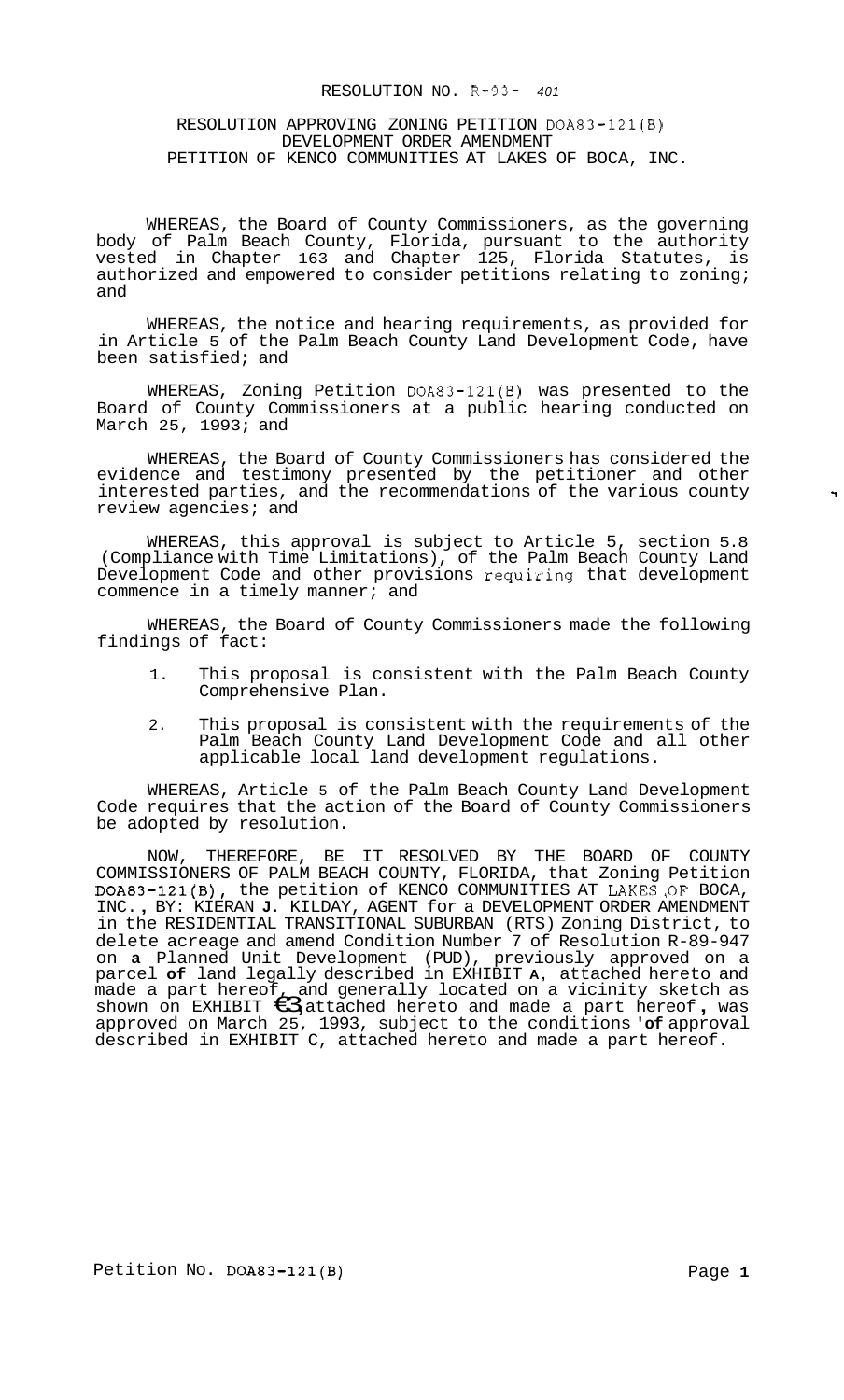Commissioner **Roberts** moved for the approval **of** the Resolution.

The motion was seconded by Commissioner <u>Aaronson a</u>nd, upon being put to a vote, the vote was as follows:

| Mary McCarty, Chair | $Ay_{\alpha}$  |
|---------------------|----------------|
| Burt Aaronson       | $Ay_e$         |
| Ken Foster          | Aye            |
| Maude Ford Lee      | Absent         |
| Karen T. Marcus     | $Ay_{\alpha}$  |
| Warren Newell       |                |
| Carol A. Roberts    | Aye<br>Ay $_e$ |
|                     |                |

The Chair thereupon declared that the resolution was duly passed and adopted this **25th** day **of** March, **1993.** 

APPROVED AS TO FORM AND LEGAL SUFFICIENCY PALM BEACH COUNTY, FLORIDA BY **ITS** BOARD OF COUNTY COMMISSIONERS

DOROTHY H. WILKEN, CLERK T

 $BY:$ **ATTORNEY** 

Jin 11 Blain  $BY:$  $\sim 10^{11}$ 

 $\bar{\mathbf{f}}$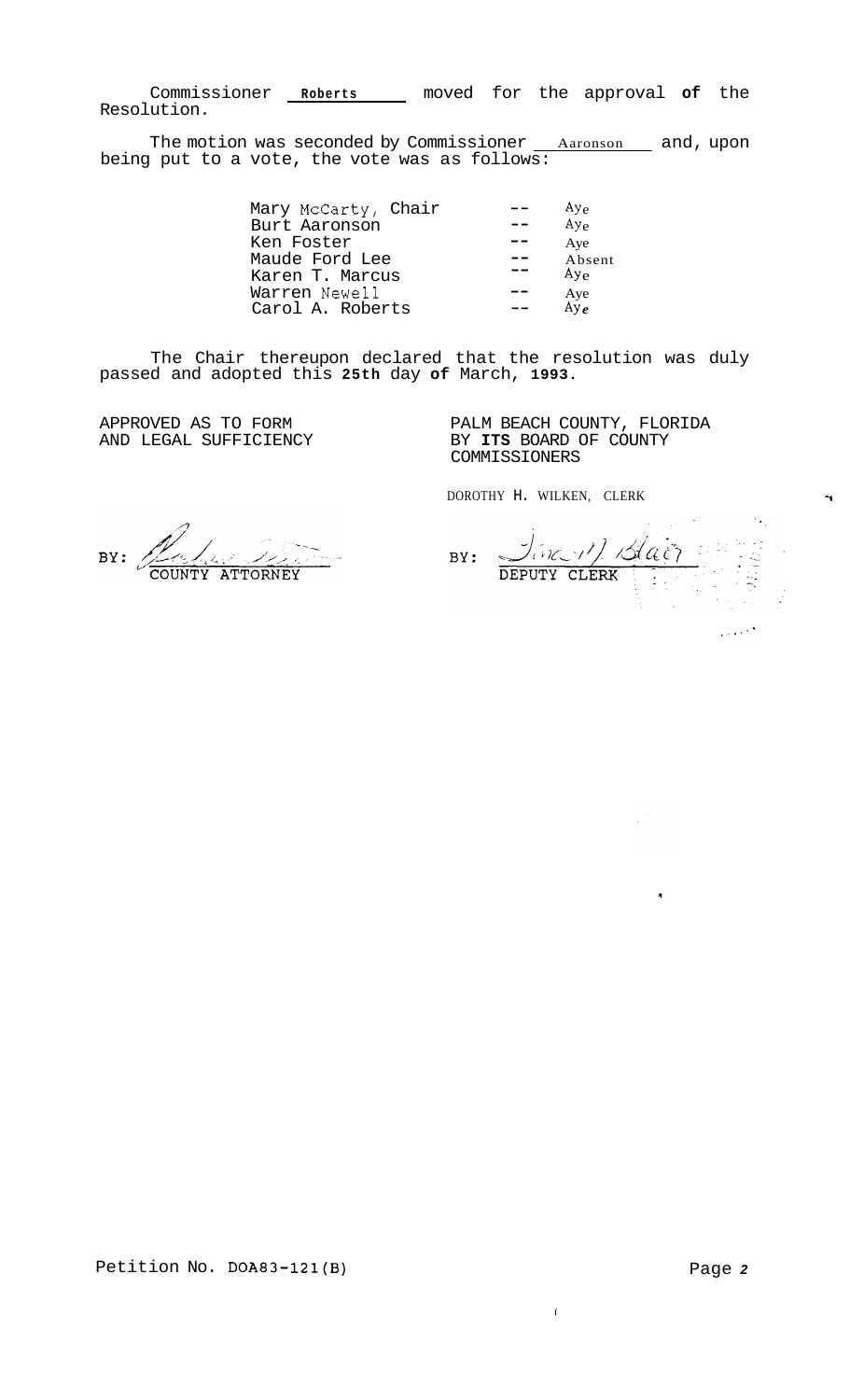#### **EXHIBIT A**

# LEGAL **DESCRIPTION**

**<sup>A</sup>**parcel of land lying in a portion of Section 2, Township 47 South, Range 41 East, Palm Beach County, Florida and said land being more particularly described as follows All of the Southeast Quarter of aforesaid Section 2, LESS the East 170.00 feet thereof.

Containing 149.185 Ac., more or less, and subject to easements and rights-of-way<br>of record,

I

**1** 

 $\mathbf{r} \in \mathbb{R}$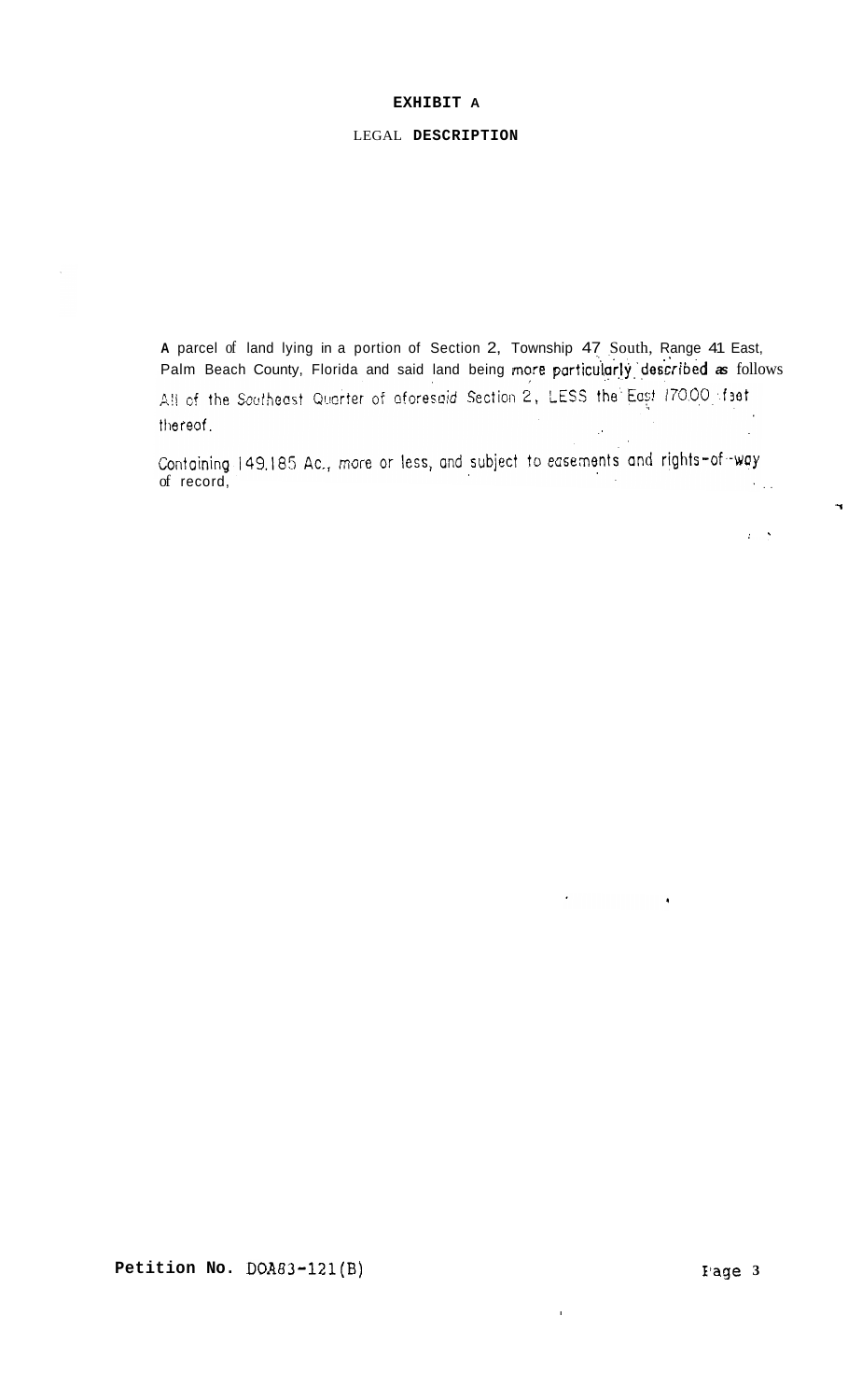# **EXHIBIT** B

# VICINITY SKETCH



 $\mathbf{r}$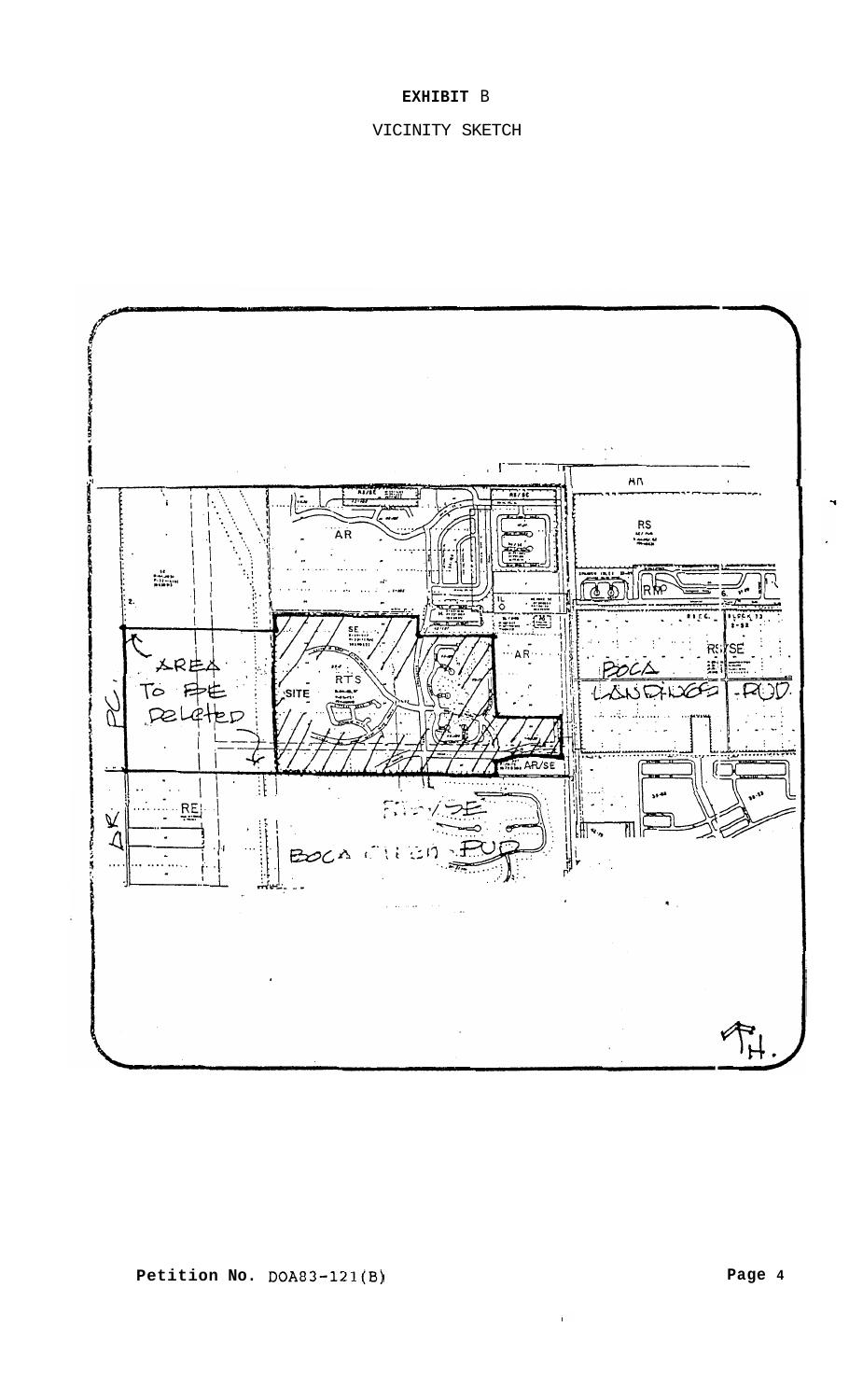#### EXHIBIT C

## CONDITIONS **OF** APPROVAL

## A. STANDARD CONDITIONS

**1.** Condition **No.** 1 of Resolution No. R-89-947, bhich presently states:

"The petitioner shall comply with all previous conditions **of approval unless expressly modified herein."** 

Is hereby amended to read, as follows:

All previous conditions of approval applicable to the subject property have been consolidated as contained herein. The petitioner shall comply with all previous conditions **of** approval, including original deadl:.nes, unless expressly modified herein. (MONITORING)

**2.** Condition **No.** 3, **of** Resolution NO. R-89-947, presently states:

Prior to certification, the master plan shall be amended **to reflect the following:** 

- **a. The correct front setback of 60 feet for the commercial structures.**
- **b. Minimum tree planting requirements for the undeveloped parcels.**
- **c. Access and parking aisles shall be 90 degrees angle and shall encourage smooth vehicular traffic flow.**

**Is** hereby deleted. (Reason: Code requirement)

- B. CIVIC SITE
	- 1. **The property owner shall dedicate to the Palm Beach County Parks Department the** *8* **1/2 acre Wunicipal Site" prior to July 1, 1988."** (Previously Condition **No. 10** of Resolution **No.** R-89-947) Condition has been satisfied. (PREM)

# **C.** HEALTH

1. Condition **No.** 11 of Resolution **No.** R-89-947, which presently states:

**"Sewer service is available to the property. Therefore, no septic tank shall be permitted on the site."** 

**Is** hereby amended to state **as** follows:

Sewer service is available to the property. Therefore, no septic tank shall be permitted on the site. All existing on-site sewage disposal systems must be abandoned in accordance with Chapter 10D-6, FAC anti Palm Beach County ECR-I. (HEALTH)

**2.** Condition **No.** 12 of Resolution **No.** R-89-947, which presently states:

**"Water service is available to the property. Ther~3fore,**  no well shall be permitted on the site to provide potable water."

**Is** hereby amended to state **as** follows:

Petition **No.** DOA83-121(B) Page **5**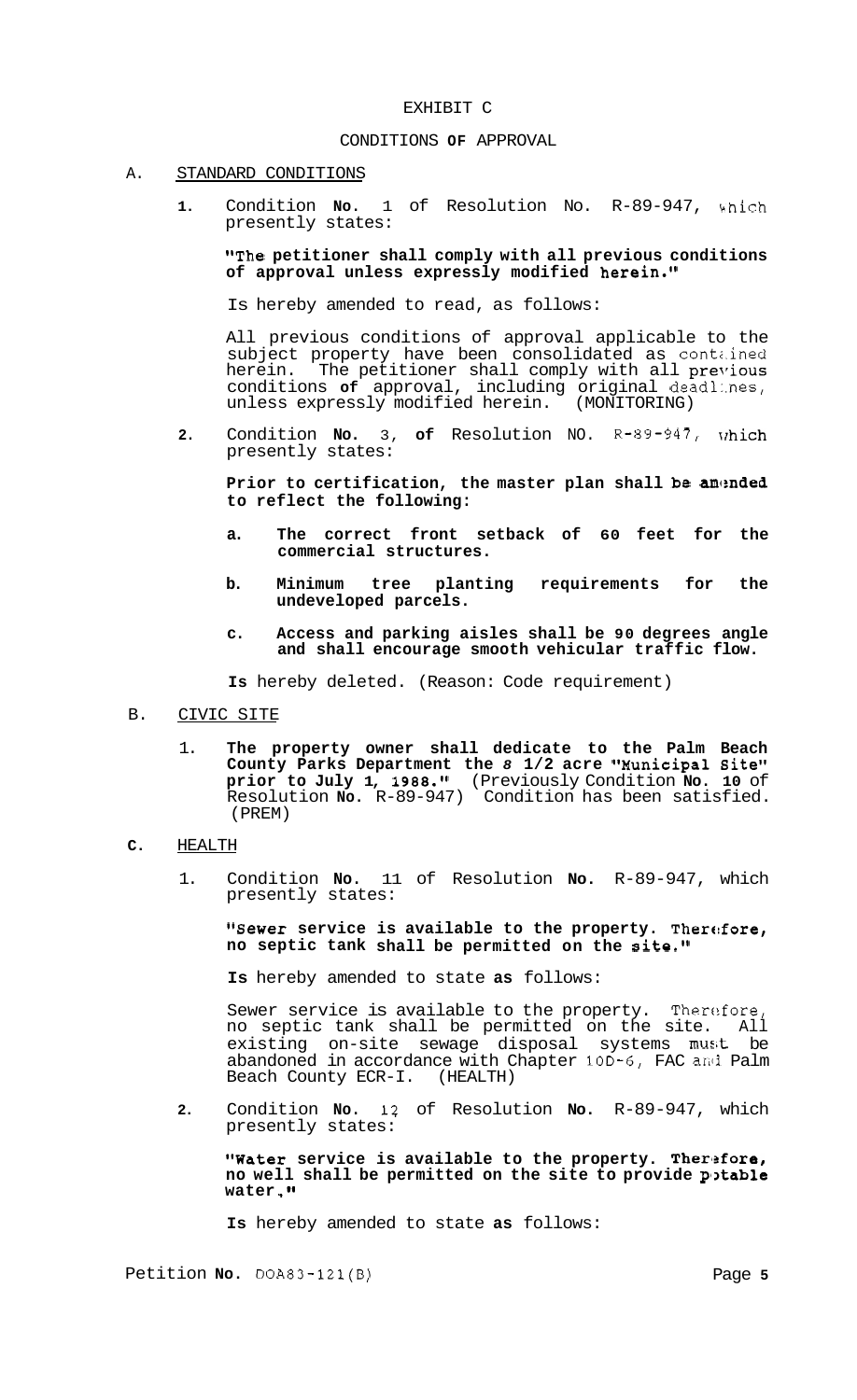Water service is available to the property. Therefore, no well shall be permitted on the site to provide potable water. All existing on-site potable water supply systems must be abandoned in accordance with Palm Beach County ECR-II. (HEALTH) (HEALTH)

#### D. LANDSCAPING ALONG THE EAST PROPERTY LINES

1. Condition No. 7 of Resolution No. R-89-947, which presently states:

**"The petitioner shall install an additional twenty-five foot landscape strip, to accommodate a three (3) foot high earth berm supplemented with hedge material to reach and be maintained at a minimum height of five (5) feet with ten (10) to twelve (12) foot canopy trees placed a minimum of thirty (30) feet on center along the eastern property line.** 

Is hereby amended to state, as follows:

Prior to site plan certification by the Develcpment Review Committee (DRC) the petitioner shall sublait a landscape plan that is acceptable to the zoning division for the required landscape buffer along S.R.7. The required landscaping shall, at a minimum **includ**e the following:

- a. An additional twenty five **(25)** foot landscape buffer along the east boundary of the PUD were it abuts *S.* R. **7** ;
- b. One **(1)** canopy tree for every thirty **(30)** 1 inear feet of frontage along S.R.7. A canopy tree nay be substituted by three (3) palms; and
- c. One (1) thirty inch shrub for every twenty four (24) inches of frontage along S.R.7.

The required plant material may be planted in clusters on the east and west perimeters of the adjacent lake. Landscaping along the west perimeter of the lake, in accordance with this condition, shall not be credited toward any other required buffer. (ZONING)

## **E.** ENGINEERING

- **1. The developer shall acquire any necessary rights-of-way and shall construct any off-site canals necessary to**  accomplish connection to the Lake Worth Drainage District Canal System. (Previously Condition No. 4 of Resolution No. R-84-66) (ENGINEERING) (ENGINEERING)
- **2.** Condition No. 5 of Resolution NO. R-84-66, which presently states:.

**"This development shall retain onsite the first onB inch**  of the stormwater runoff per Palm Beach County Subdivision and Platting Ordinance 73-4, as amended. (ENGINEERING)

Is hereby deleted.

[REASON: Now a Code requirement]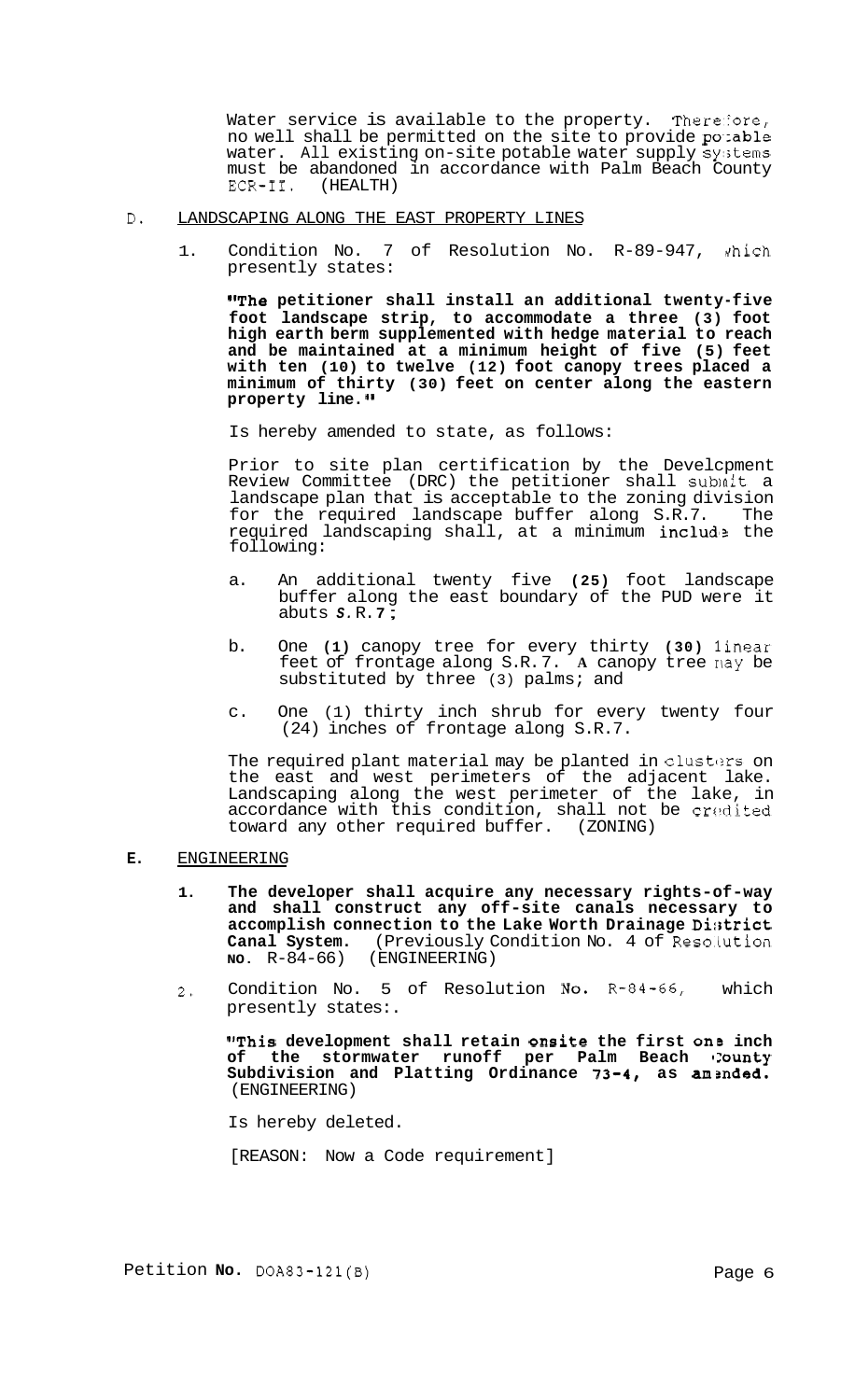- 3. **The Master Plan shall be amended to reflect the following:** 
	- a. realignment of the right of way for Yamato **Road per the County Engineer's Approval.**
	- **b. Identification and preservation of areas of existing significant vegetation.**
	- **c. designation of the required 25 foot perilleter**  designation of the required 25 foot perimeter<br>buffer . (Previously Condition No. 3 of Resolution R-89-947) (ENGINEERING)
- 4. The petitioner shall provide the construction plan: for S.R. 7 as a 4-lane median divided section, compatible 7 as a 4-lane median divided section, compatible **with the Department of Transportation typical seztion from South of Glades Road through Kimberly Boulevard to include the appropriate tapers, per the county Enginsers'**  approval. These plans shall be completed within 6 mpnths **of Special Exception approval or prior to the issuacce of a Certificate of Occupancy, whichever first occurs.**  (Previously Condition No. *6* **of** Resolution R-84-66) (ENGINEERING)

[Records indicate compliance with this condition]

**5. The developer shall acquire 200 feet of right-of-wz.y for S.R. 7 west of the west right-of-way line of Lake Worth Drainage District E-1 Canal, from south of Glades Road**  through Kimberly Boulevard including the appro<sub>liate</sub> **tapers which will be required for the road constriction for S.R. 7 as outlined in the previous Condition. This**  right-of-way shall be acquired within 12 months of Special Exception approval, or prior to the issualce of **a Certificate of Occupancy, whichever first occurs. Palm**  Beach County will acquire this right-of-way at the developer's expense. (Previously Condition No. 7 of **developer's expense.** (Previously Condition No. 7 *of*  Resolution  $R-84-66$ )

[Records indicate compliance with this condition]

**6. The developer shall construct S.R. 7 as a 4-lane divided section from Glades Road through Kimberly Boulevilrd to include the appropriate tapers, per the County Engineers approval. The construction shall include an asphalt overlay of the two existing lanes on S.R. 7, if required** by the County Engineer. This construction shall be **completed and accepted by Florida Departmeilt of Transportation prior to the issuance of 200 Certificates of Occupancy or within two (2) years of Special Exception approval, whichever first occurs.** (Previously Cordition No. 8 **of** Resolution R-84-66) (ENGINEERING)

[Records indicate compliance with this condition]

- **7. The developer shall construct at the project's ertrance onto S.R. 7 concurrent with the filing of the firsi; plat:** 
	- **a) Right Turn Lane, North approach.**
	- **b) Left Turn Lane, South approach.**

(Previously Condition **No. 9 of** Resolution R-.84-66) (ENGINEERING)

[Records indicate compliance with this condition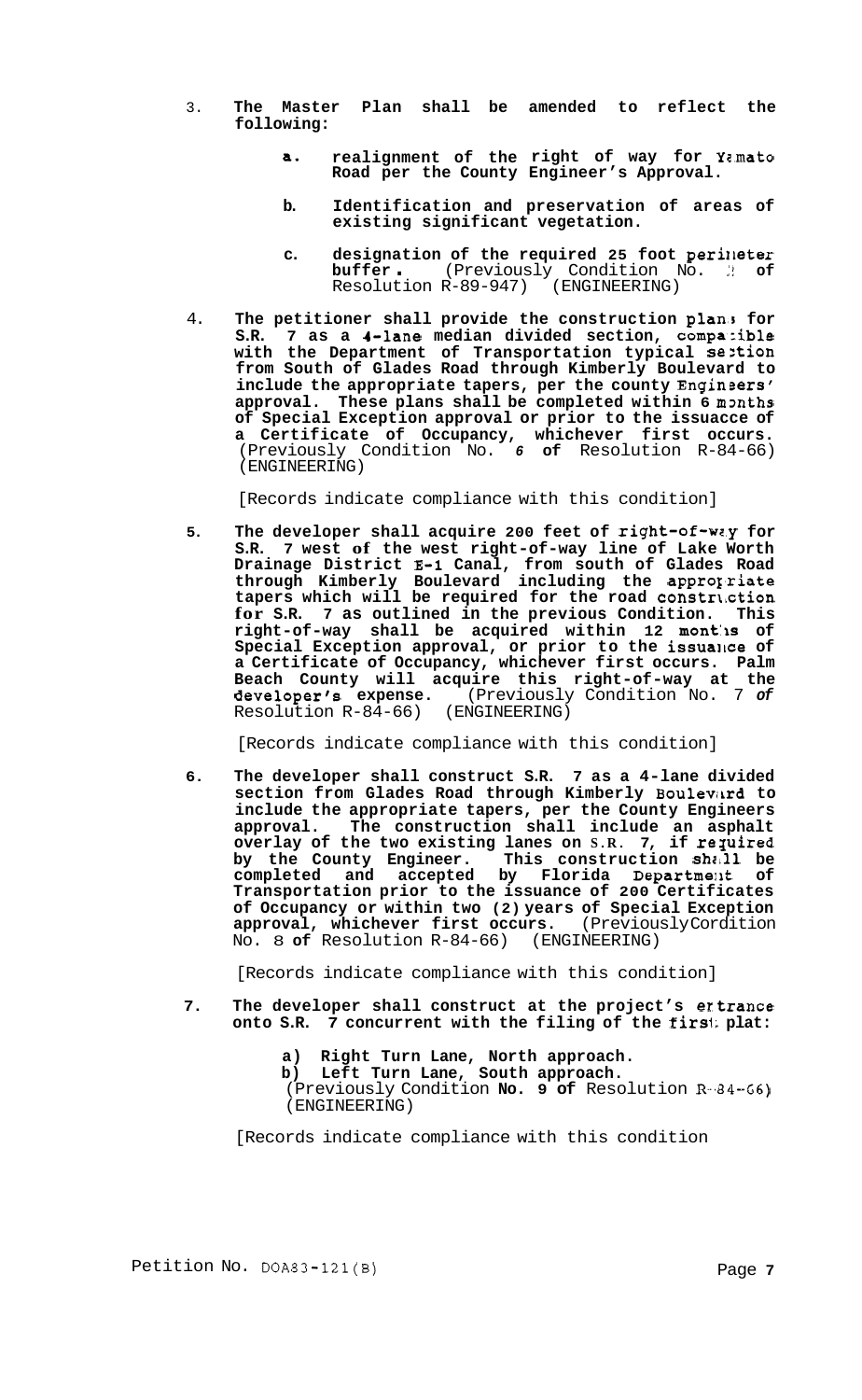8. **The developer shall install signalization at the intersection of S.R. 7 and the project's entrance when warranted as determined by the County Engineer, but !,hall be no later than five (5) years after the issuance <b>o**: the **final Certificate of Occupancy.** (Previously Cond-tion No. **10** of Resolution R-84-66) (ENGINEERING)

[Developers cost **of** complying with this condition ishall be credited toward the Traffic Impact Fees from this project]

**9.** Condition No. **11 of** R-84-66, which presently state;:

"The developer shall contribute Sixty Seven Thousand **Eight Hundred and Fifty Seven Dollars (\$67,857.** *00)* **tsward the cost of meeting this project's direct and identifiable impact.** 

**The impact fee monies are to be used toward the construction program located within the project area. The money shall be in the form of a clean, irrevocable letter of credit to Palm Beach County within ninet] (90) days of Special Exception approval, and may be called**  upon at any time thereafter.

Is hereby deleted.

[REASON: Now a Code requirement]

- 10. The property owner shall convey the ultimate right-of-way **for Cain Boulevard necessary to provide for an clighty**  (80) foot ultimate section. This right-of-way aliqnment **shall be per the County Engineer's approval, with:.n 180**  days of Special Exception approval. (Prev: ously Condition **No.** 12 of Resolution R-84-66) (ENGINEERING)
- **11.** Condition **No.** 14 **of** Resolution R-84-66, Zoning Pe'lition 83-121, which presently states:

**"The property owner shall reserve 192 feet alo1.g the project's west property line for the ultimate riglt-ofway for University Parkway. This alignment shall De per the County Engineer's approval at the time of the platting of the adjacent parcels to accommodate the future interchange."** (ENGINEERING)

Is hereby deleted.

(REASON: University Parkway is now no longer adjacent to this PUD)

- 12. **The property owner shall convey for the ultimate rightof-way of state Road** *7,* **240 feet west of the west right- of-way line of the Lake Worth Drainage Distril:t E-1 Canal, within ninety (90) days of approval; conveyance must be accepted by Palm Beach County prior 'io the issuance of the first building permit.** (Previously Condition No. **15 of** Resolution R-84-66) (ENGINEERING)
- **13.** Candition No. 16 **of** Resolution R-84-66, Zoning Pc.tition 83-121, which presently states:

"The property owner shall convey the ultimate right-of**way for Yamato Road necessary to provide for a 1::O foot ultimate section. This right-of-way alignment sJIal1 be**  per the County Engineer's approval within 180  $\ell$  ays of **Special Exception approval, conveyance must be ac:cepted by the County prior to the issuance of the first biiilding permit .Ig** 

Petition No. **DOA83-121(B)** Page 8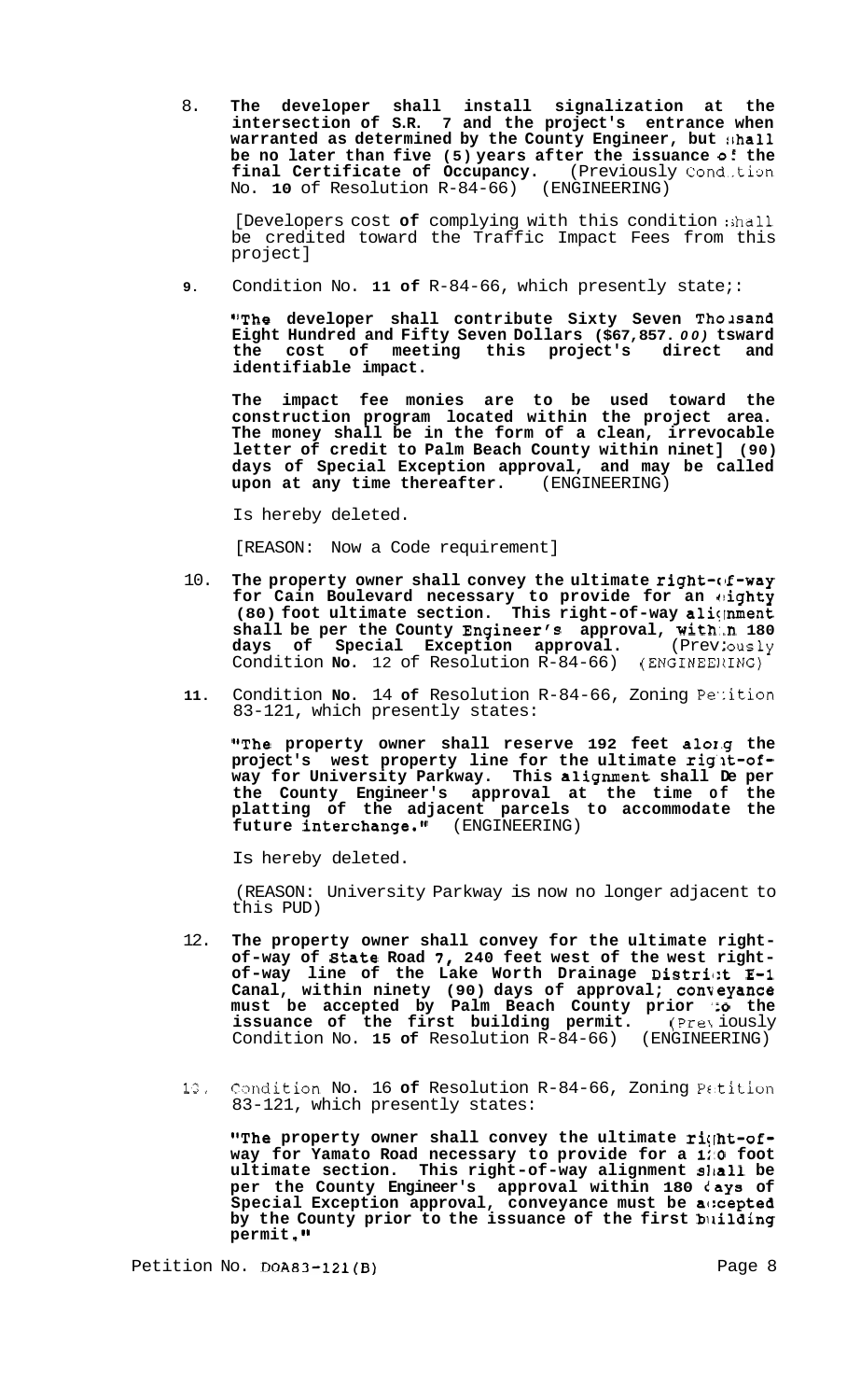Is hereby amended to state as follows:

Prior to December 15, 1994, or prior to the recordation of the next plat, whichever shall first occur, the property owner shall convey to Palm Beach Count1 **Land Development Division** by road right-of-way warranty deed for:

- a) Yamato Road, **120** feet in width plus suff.-cient right-of-way to provide for the road re1oc:ation through the FPL easement along the project's west propert line (a maximum of 15 feet in width ])ius a taper length of *600* feet). (ENGINEERING)
- **14.** Condition **No.** 8 of Resolution R-89-947, which pre;ently states:

**"If required by the County Engineer the Palm Beach 2ounty Water Utilities Department shall convey adequatf! road drainage easements through the project's internal sarface water management system to provide legal positive oatfall for all runoff from those segments of State Road 7, Cain Boulevard, Yamato Road and University Parkway along the property frontage and for a maximum 400 ft. distance each**  side of the property boundary lines along State Road 7, **Cain Boulevard, Yamato Road and University Parkway, Said easements shall be no less than 20 feet in width. The drainage system within the project shall have sufficient retention/detention capacity to meet the storm water discharge requirements of the applicable County Water Control District and South Florida Water Management District for the combined runoff from the projezt and District the ultimate Thoroughfare Plan of the included segment .I1** 

**Is** hereby amended to state as follows:

Prior to **December 15, 1993** or prior to the recordat.ion of the next plat, the Property owner shall convey **to** Palm Beach County adequate road drainage easement throt.gh the project's internal surface water management system to provide legal positive outfall for all runoff fronl those segments of Yamato Road, SR 7, and Cain B1 along the property frontage and for a maximum **400** ft. distanc:e each side of the property boundary lines along Yamatc Road, Cain B1, and SR 7. Said easements shall be no le: s than **20** feet in width. The drainage system within the **E** roject shall have sufficient retention/detention capacity to meet the storm water discharge and treatment requirements of the applicable County Water Control District and South Florida Water Management for the combined runoff f:: om the project and District the ultimate Thoroughfare Plan Road<br>Section(s) of the included segment. If required and Section(s) of the included segment. If required and approved by the County Engineer the property owne: shall construct within the proposed drainage easements a minimum of 24 inch closed piping system and appropriate wingwall or other structures. Elevation and loca-:ion of all construction shall be approved by the County Engineer. Any and all excess fill material from excavation by Palm Beach County within said easements shall become the property of Palm Beach County which at its discretion may use this fill material (MONI: ORING-Engineering) .

15. The Ueveloper shall construct 2-lane Cain Bouleva<sub>:d from</sub> **the project's north property line south to the project's south property line. This construction ShiIll be completed prior to December I, 1989. One-hundrec1 (100) percent approved and permitted construction planla shall**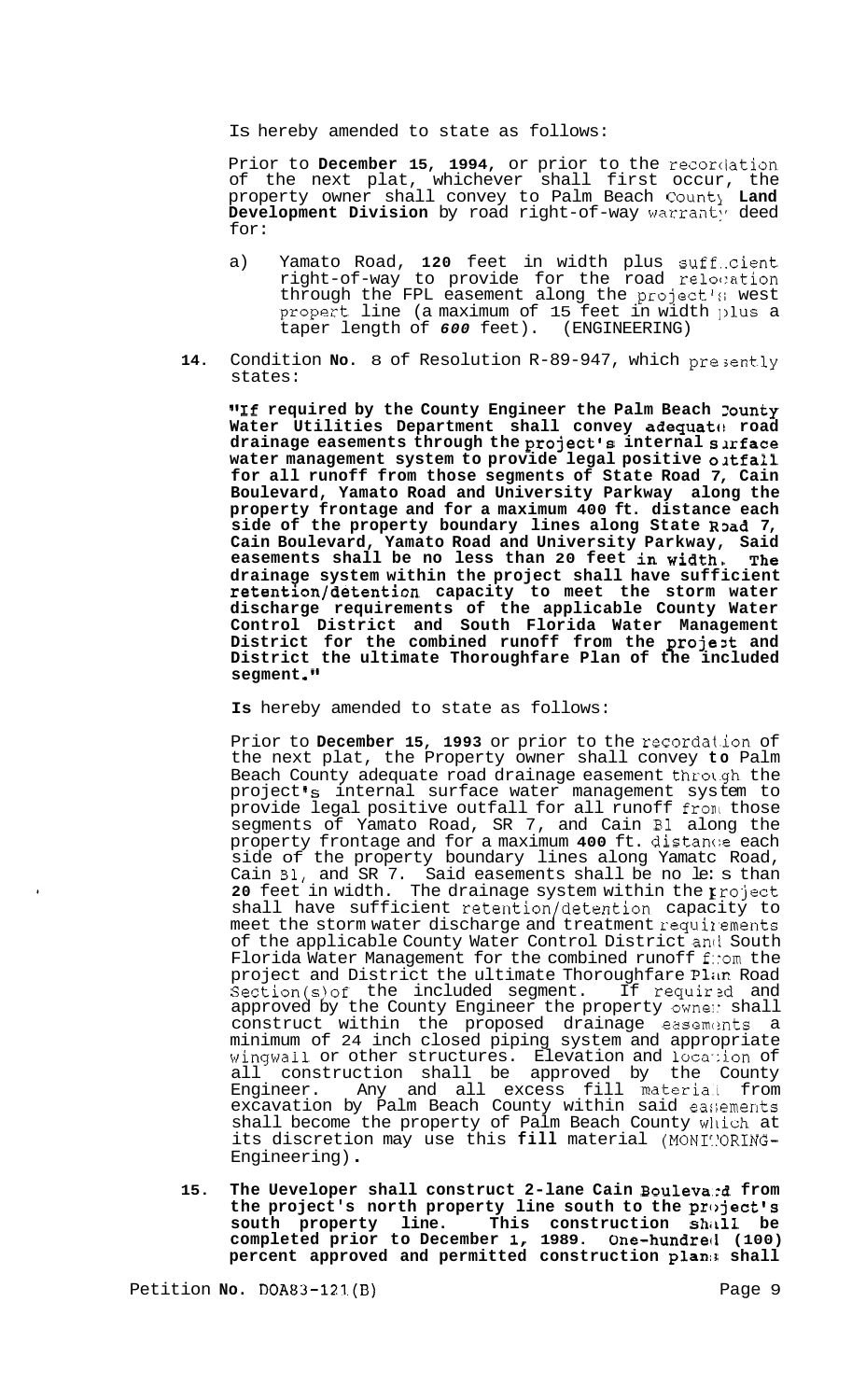**be submitted to the office of the County Engineer Erior**  to March 1, 1989. Construction plans shall by in **accordance with Palm Beach County's minimum construc tion plans as they presently exist or as they may from ti11e to time be amended.** (Previously Condition No. **!I** of Resolution R-89-947) (ENGINEERING)

[Records indicate compliance with this condition]

- 16. The property owner shall dedicate to the Palm Beach County Parks Department the 8 1/2 acre "Municipal *Site"* **prior to July 1, 1988.** (Previously Condition No. LO *of*  Resolution R-89-947) (ENGINEERING)
- 17. The petitioner shall include in all homeowners documents, as well as all written sales brochures, Master Plans and related site plans, a disclosure statement identi€ying all planned roadways adjacent or through the petition property which are included in the County's Thoroughfare Plan or Five Year Road Program, currently Yamato Road. The Developer/Property Owner shall submit documentation of compliance with this condition on an annual basis to the Monitoring Section of the Planning, Zoning and Building Department beginning January **1,** 1994 until **all**  units within the development have been sold *0::* the developer relinquishes control to the homecwners association. **(MONITORING-Engineering).**

## **F.** PROPERTY OWNERS ASSOCIATION

**1.** Condition No. **13,** of Resolution No. R-89-947, which presently states:

**All property included in the legal description 01' this petition shall be subject to a Declaraticn of Restrictions and Covenants acceptable to the c:ounty Attorney's Office which shall provide, among other things, for: Formation of a single "master" pr,>perty owner's association, and automatic membership in the "master" association by any party holding title '30 any portion of the property included in the planned unit development.** 

Is hereby amended to state as follows:

All property included within the legal description **of** the petition shall be subjected to a Declaration of Restrictions and Covenants acceptable to the County Attorney's **off** ice which shall, among other things, provide for: Formation of a single "master" property owner's association, automatic voting membership in the "master" association by any party holding title to any portion of the property included in the Planned Unit Development (PUD), and assessment **of all** members *of* the "master" association for the cost of maintaining the PUD's common areas. The property shall not be subjected to the Declaration of Restrictions in phase:;, and approval **of** the Declaration must **be** obtained from the County Attorney's Office prior to the recordation **of** the first plat **of** any portion *of* the Plannec Unit Development. (COUNTY ATTORNEY)

- G. SIGNS
	- 4. Condition **No.** 4 **of** Resolution **NO.** R-89-947, which presently states:

**"There shall be no signage for the commercial site fronting on, or directed at non-residents using, State Road 7** *or* **Yamato Road.'I** 

Petition *No.* **DOA83-121(B)** Page 10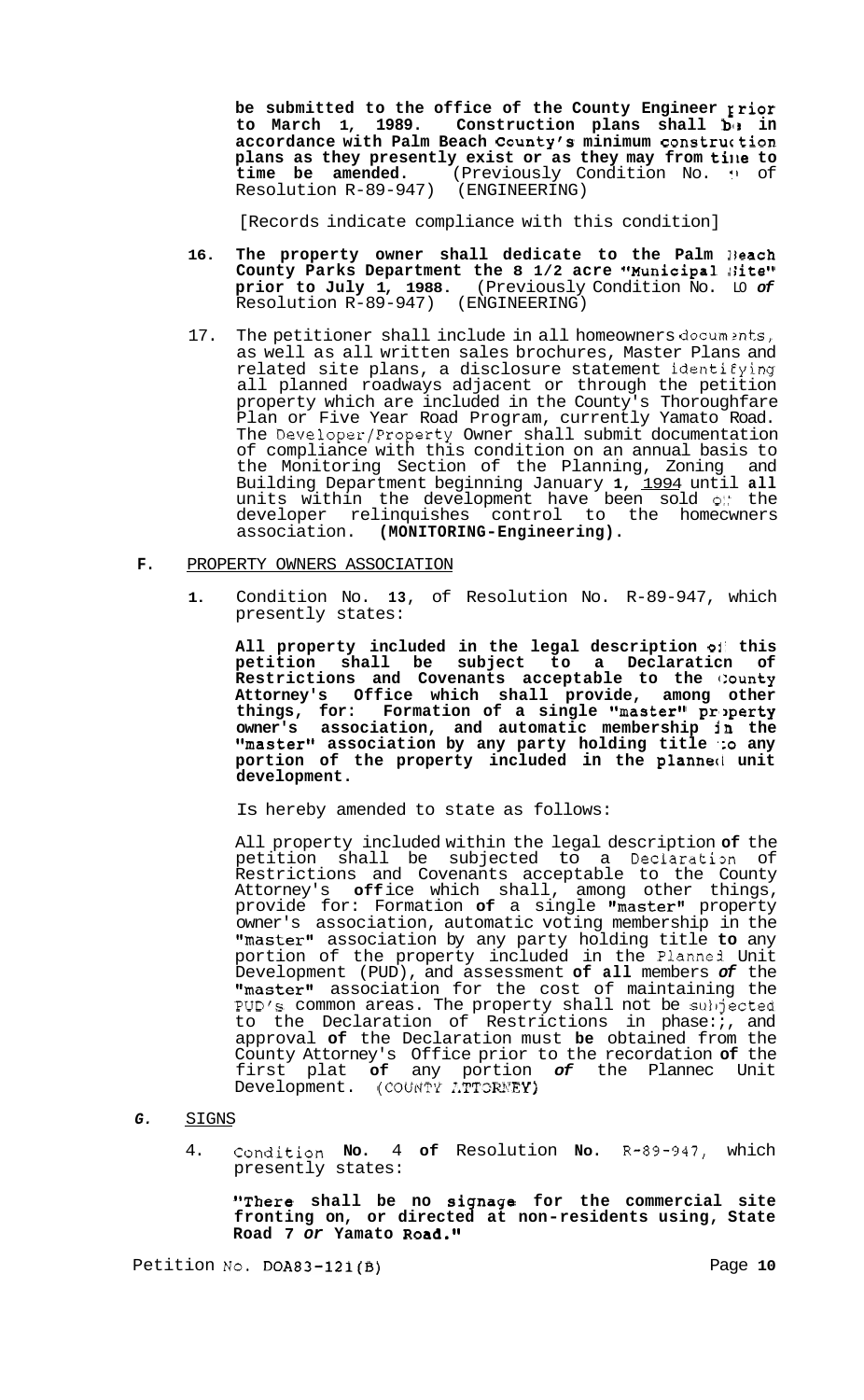**Is** hereby amended to state:

Signage for Parcel A entry shall be limited to a maximum of two (2) signs mounted on the existing walls fronting on Yamato Road. Each wall sign shall be limited to forty-eight (48) inches in height and twenty (20) square feet of face area. (ZONING)

#### **H.** USE LIMITATION

**1.**  Condition No. **2** of Petition No. 83-121(A) , Resoluticn No. R-89-947, which presently states:

**"The northeastern seven (7) acre parcel shall be limited to:** 

- **a. A 2.0 acre commercial parcel with a total square footage of 20,070 building area. The commercial area shall be limitec to neighborhood commercial office and retai:. uses which provide services to the residents of the Planned Unit Development only.**
- **b. A 1.5 acre day care parcel which shall be limited to 6,260 square feet of building area.**
- **c. The remaining 3.5 acres of land shall be designated open space and developed as an entrance feature for the development.**

**Is** hereby amended to state:

"The northeastern seven **(7)** acre parcel shall be limited to:

- a. A 2.0 acre commercial parcel with a total square footage of 20,070 building area. The commercial area shall be limited to neighborhood commercial office and retail uses which provide services to the residents of the Planned Unit Development.
- b. A 1.5 acre day care parcel which shall be limited to 6,260 square feet of building area.
- c. The remaining 3.5 acres of land shall be designated open space and developed as an entrance feature **for** the development.
- 2. **The day care facility shall be limited to a maximum of**  135 children and ten (10) employees. (Previously Condition No. 5 of Resolution No. R-89-947)
- 3. **The hours of operation of the commercial and day care center shall be limited to 6:30 a.m. to 1l:OD p.m.**  (Previously Condition No. 6 **of** Resolution **No.** R-1)9-947)
- **4. The developer shall take reasonable precautions during the development of this property to insure that fitgitive particulates (dust particles) from this project do not become a nuisance to neighboring properties.** (Previously Condition No. **2** of Resolution **No.** R-84-66)
- **5. The developer shall take reasonable precautions during the development of this property to prevent PO Llutant**  run-off to neighboring and nearby surface **'aters.** (Previously Condition **No. 3** of Resolution No. R-34-66)